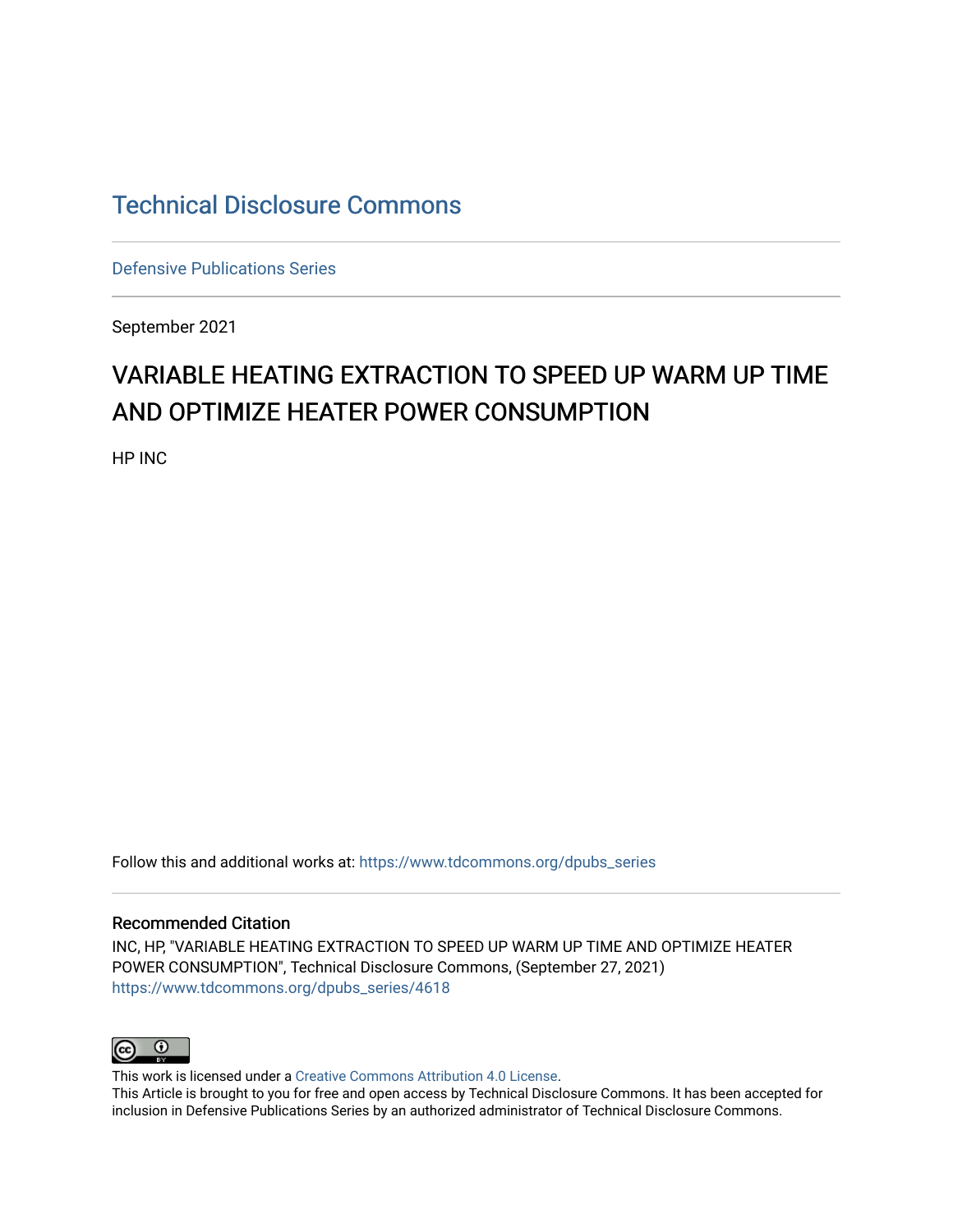## *Variable Heating Extraction to speed up warm up time and optimize heater power consumption*

#### **Abstract**

The following document describes a novel invention to optimize the warm ‐up time and optimizing the heating power consumption by adjusting the extraction of the heating system and controlling its flows direction.

#### **Problem Solved**

In latex ink printers, heating sources are needed to dry and fix the ink onto the media. They usually consist of a heating element that needs to be warmed up before each job and cooled down after the printing process, leading to higher preparation time over its main competitors (Solvent and UV printers). Consequently, latex technology is usually perceived as non-productive technology for short runs.

Contrary to solve this issue, as the portfolio evolves, there has been a focus in improving the print velocity (throughput) instead of the end-to-end productivity. This increase in throughput has led to bigger heating elements needing longer warm up and cooldown times.

The present invention proposes a heating module designed in such a way that by reducing the amount of air we extract from the system we can invert the fluxes, so the print zone and the curing module are optimally heated up. This flow inversion can reduce by about 50 % the warm-up time, and the curing power consumption can be reduced in low ink jobs.

#### **Prior Solutions**

We have identified 3 types of prior solutions:

- ‐ Heating elements with no active air extraction systems where the flows of the system are defined by its fixed geometry. No difference can be done in between the warm‐up and printing stages.
- ‐ Heating elements where the extraction is needed and used only to enable the condensation of the evaporated solvents during the printing process. No variable extraction in warm up process to heat up, specially, the print zone.
- ‐ Heating elements where the extraction level is set up to do two things at the same time; enable the condensation and regenerate its heat to warm the print zone. No variable extraction in warm up to not cut the heat up of the regeneration system. Only variable extraction to maximize condensation in high saturation plots.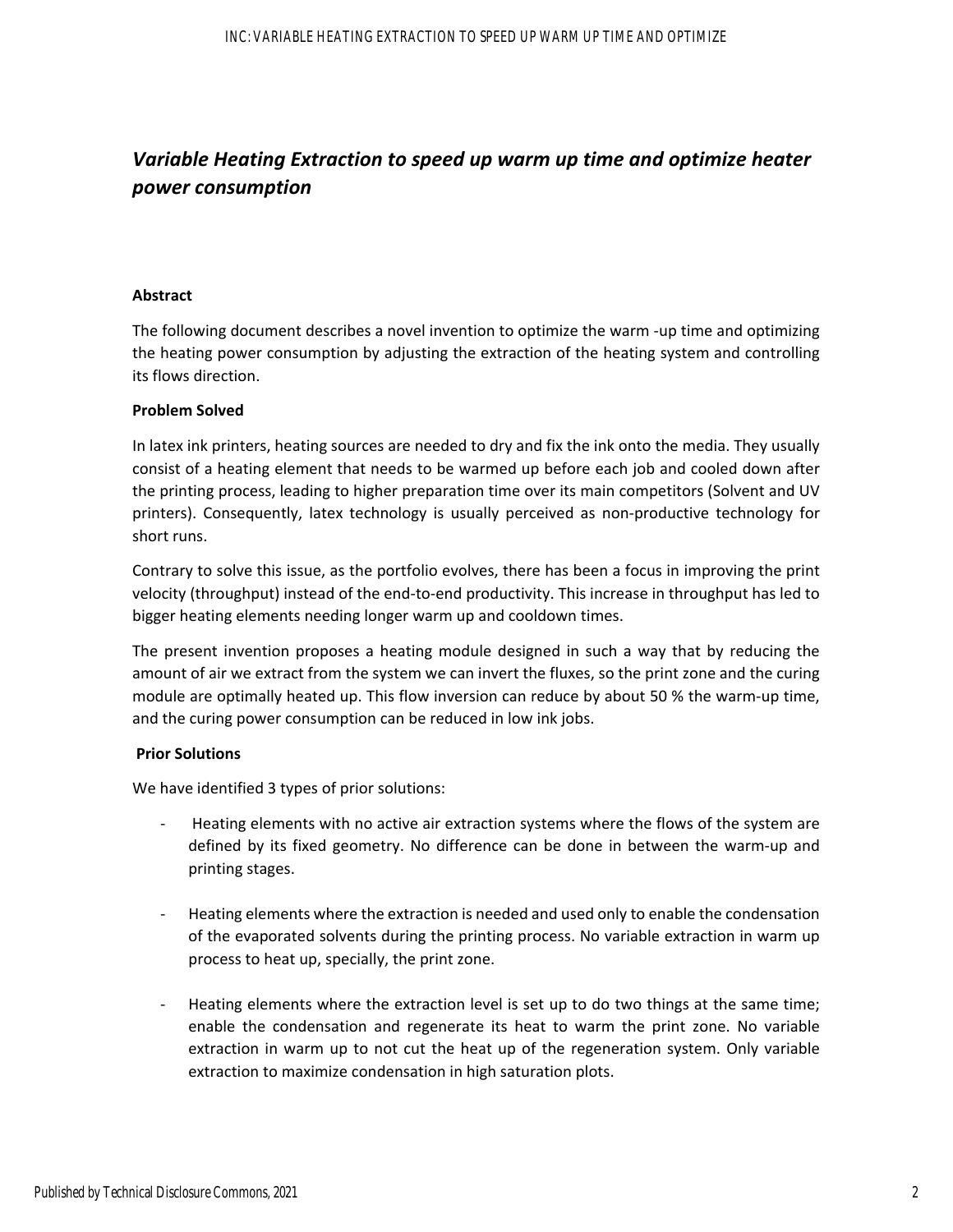Our proposal is to use the active extraction system and its level to optimize the warm‐up of the system and the power usage of the curing module.

#### **Description**

In the *sketch1* we can see the cross section of a latex printing system with its heating element. During the printing process, we first put ink on the medium and apply moderate heat (35‐ 45ºC) with the print zone drying to fix the image. Once the plot exits the print zone, it enters the curing zone whereby blowing hot air on the medium (80-110ºC) we evaporate all the remaining water and solvents and we form the latex film. There is the need to extract the evaporated air and expel it outside the system with the Extraction Fan. To start the printing process, we need to warm up and keep at temperature two heating systems, the print zone drying and the curing module.



*Sketch1: traditional x‐section of a latex printing system*

In the *sketch2* we can see how we can optimize the heating up of the system by switching off the extraction fan at warm up and inverting the fluxes towards the printzone; Print Zone is heated up with the help of the flow that is going from curing to print zone. Curing module is optimally heated up because with the same amount of Power we are recirculating more air and having less losses.



*Sketch2: Optimized extraction level for warm up*

During the printing process, if the extraction fan PWM is set in a level in between 0 and the nominal one, the power consumption of the system can be optimized as well. Normally we need for instance an Extraction PWM level of 40 PWM for high ink plots that gives a power consumption of 2000W. In low ink plots, by reducing the extraction level to 30PWM the power consumption is reduced to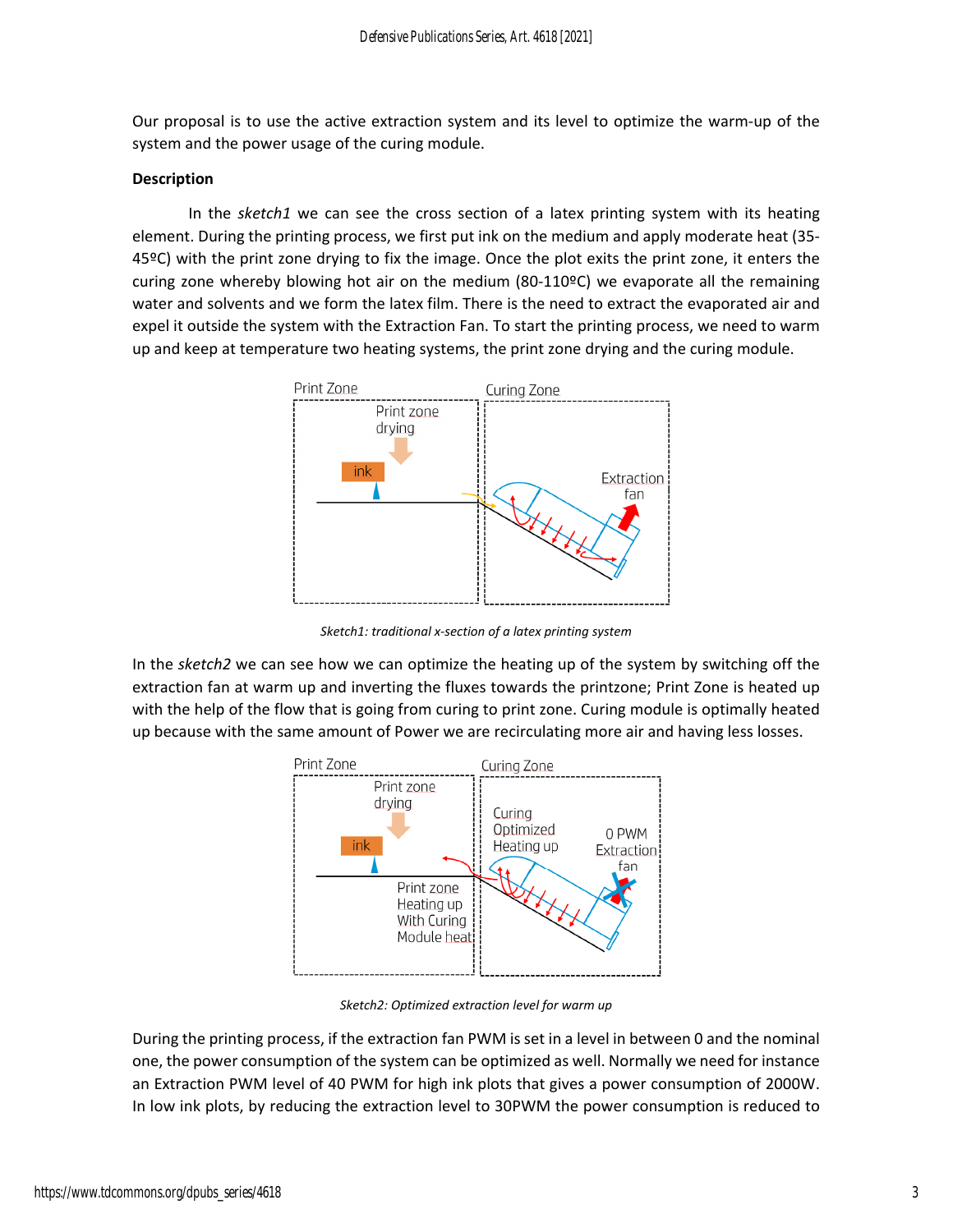1500W. The extraction level in high ink plots cannot be reduced because condensation can occur In the printzone and also the curing capability can be reduced because of higher saturations inside of the curing module.



In the *graph 1* we can see how the warm‐up curves of the Print Zone with or without extraction:

*Graph 1: Print Zone warmup with or without extraction*

In the *graph 2* we can see how the Curing Zone power consumption varies with the extraction level.